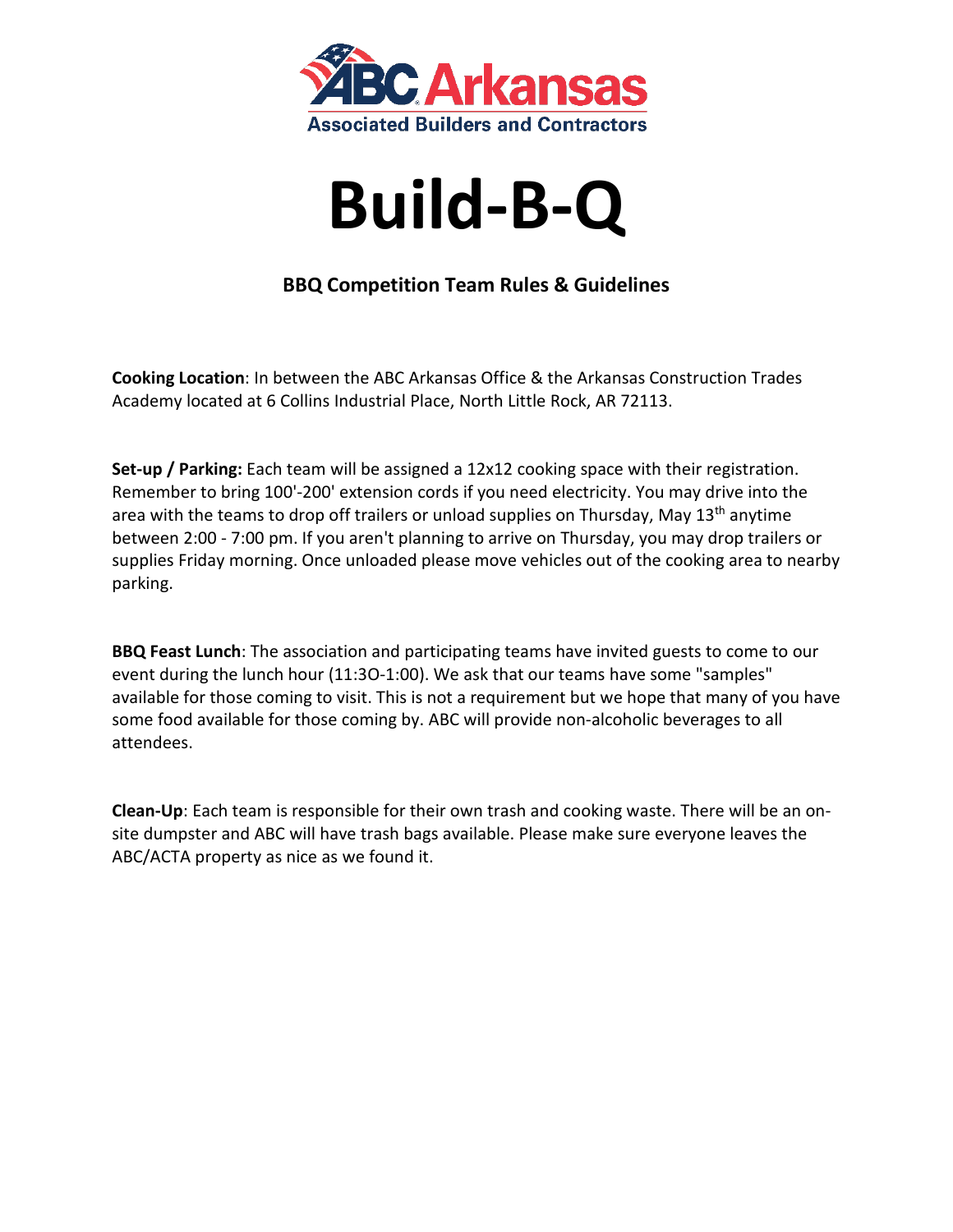**Cooking Rules**: Each team is responsible in providing their own meats for the categories they wish to participate in (Chicken, Pork Ribs, Pulled Pork). Each team is permitted to prepare their entries as they see fit. With this being an amateur event there will be no prior inspection of cooking apparatus or meat selection. Each category will be judged on three attributes (**Appearance, Texture/Tenderness, Taste**) and those will be scored on a scale of 2 (low) to 9 (high). *Each category winner will be announced after the Pulled Pork is judged.*

#### **Category Winner:**

- The category winner will be determined by the highest score per entry
- The overall score is determined by the sum of the 3 criteria per entry
- In the case of a tie the winner will be determined by their **appearance score**
- If the appearance score is equal then a **coin flip** will determine the winner

### **Overall Champion:**

- The top 3 teams in each category will receive points: 1<sup>st</sup> place -6 Points, 2nd place - 4 Points, 3rd place - 2 Points
- The sum of these points will determine the Overall Champion
- Tie goes to the team that participated in the most categories
- If category participation is equal then an **average of appearance score** will determine the winner
- If the appearance score average is equal then **a coin flip** will determine the winner
- The overall champion will receive the traveling championship trophy, which they may keep until the next year's cook-off. At that point, the trophy will be given to the next overall champion

**Judging / Turn-In Times / Criteria**: The information on page 3 is the criteria the judges will be looking for in each category:

If you have any questions regarding these rules, procedures, or anything else please contact: Megan Greenland at 501-812-0828 or email [megan@abcark.org](mailto:megan@abcark.org)